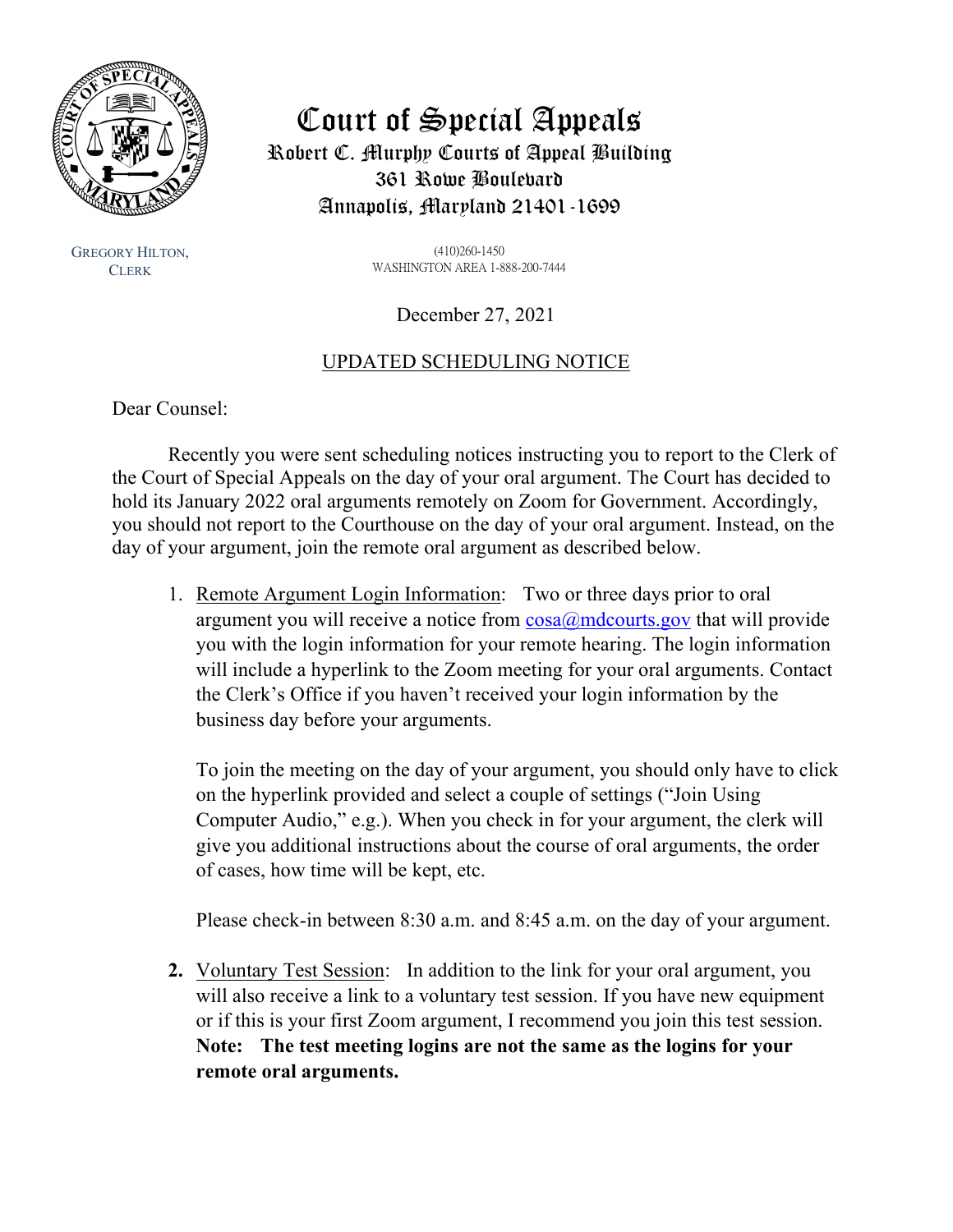- 3. Equipment/Software Requirements: To join a remote oral argument, you will need a computer, laptop, tablet, mobile phone, or other system that can connect to the internet and that has a camera, a speaker, and a microphone. You do not need to purchase any software to join your remote oral arguments.
- 4. Viewing Remote Oral Arguments: Clients, non-arguing co-counsel, and the public can access remote oral arguments by watching the live stream on the Court's webcast page, $<sup>1</sup>$  $<sup>1</sup>$  $<sup>1</sup>$  or by watching the recording when it is posted to the</sup> Court's oral argument archive page.<sup>[2](#page-1-1)</sup>
- 5. Best practices:
	- a. Test the operation of your camera and microphone before the day of oral argument.
	- b. Consider your surroundings when selecting a place from which to join the meeting. Backlighting and cluttered backgrounds can be distracting. Avoid places where sounds from surrounding activity will be picked up on your microphone.
	- c. Always mute your microphone when you are not presenting argument – this reduces feedback and other noise distractions for the Court and other counsel.
	- d. To the extent possible, present your argument as you would if you were in the courtroom. The Court is aware of the challenges of this way of holding arguments.
	- e. Please wear appropriate courtroom attire.
	- f. Each Zoom user is able to customize their view, so do not assume that your view looks like everyone else's view.

I apologize for this late breaking change. Please contact the Clerk's Office if you have any questions.

Sincerely,<br>Luga<sub>n</sub> Litton

Gregory Hilton, Clerk

<span id="page-1-0"></span><sup>1</sup> [https://www.mdcourts.gov/cosappeals/webcasts.](https://www.mdcourts.gov/cosappeals/webcasts)

<span id="page-1-1"></span><sup>2</sup> [https://www.mdcourts.gov/cosappeals/oralargumentarchives.](https://www.mdcourts.gov/cosappeals/oralargumentarchives)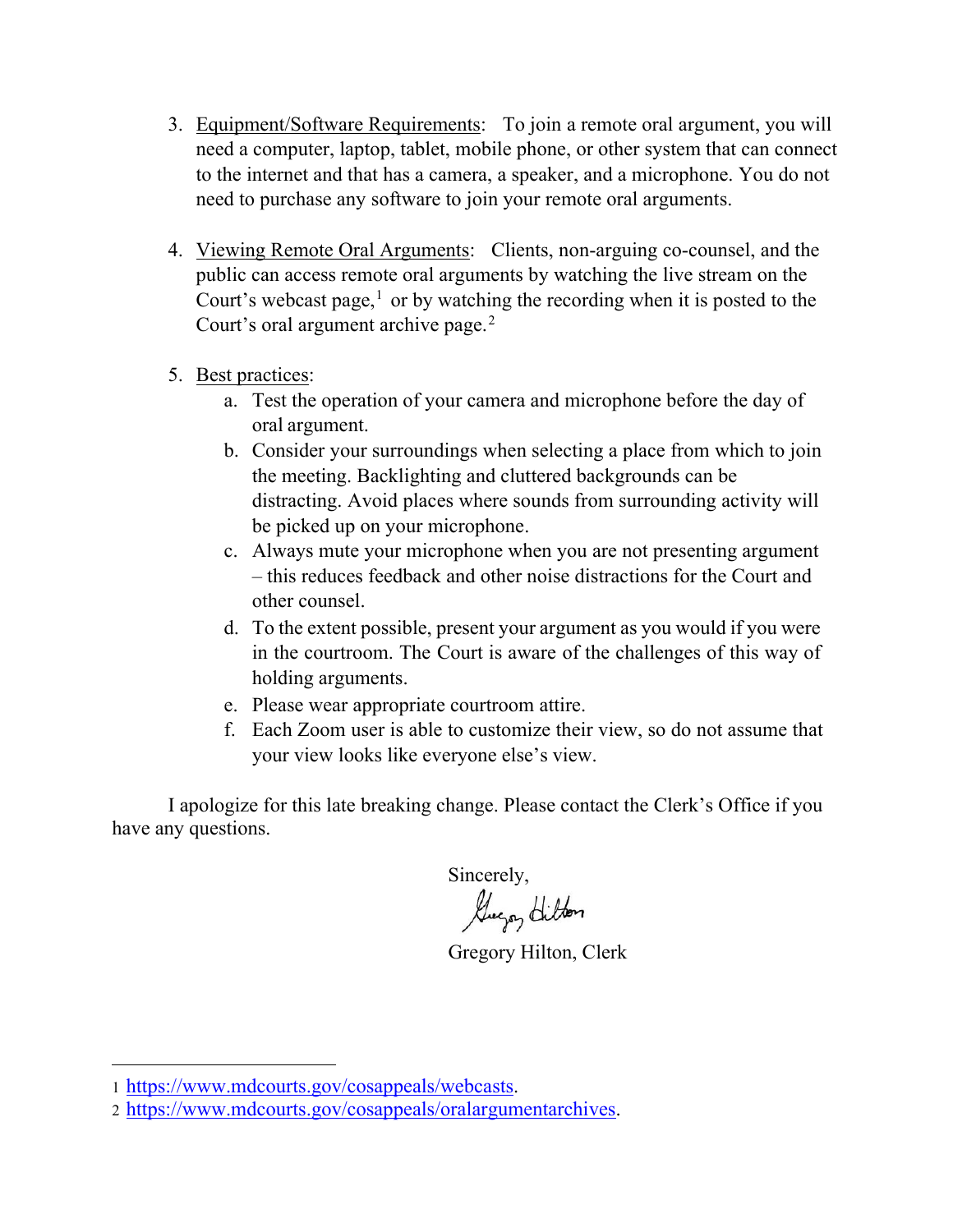> **Court of Special Appeals January 2022 Schedule**

**Panel assigments for argued cases will be identified for each courtroom approximately 7 - 10 days in advance of argument. Panel assignments are always preliminary and subject to change. If any party has a basis for seeking recusal of any judge listed as sitting in a courtroom in which that party's case is pending, a motion should be filed no later than 3 business days before the argument. Additions to the docket are indicated in bold type. Cases that have been removed from the docket are indicated by strikethroughs.**

#### **Monday, January 3, 2022**

**Courtroom 1 (Judges: Fader, C.J., Presiding, Berger, Raker)**

| CSA-REG-0414-2021 | John William Sawyer v. State of Maryland             |
|-------------------|------------------------------------------------------|
| CSA-REG-0514-2021 | Kristen Mendarte v. State of Maryland                |
| CSA-REG-0517-2021 | Jonathan Adrian Mendarte v. State of Maryland        |
| CSA-REG-0549-2021 | In the Matter of the Petition of Guilford Avenue LLC |
| CSA-REG-0550-2021 | Trey Hall v. State of Maryland                       |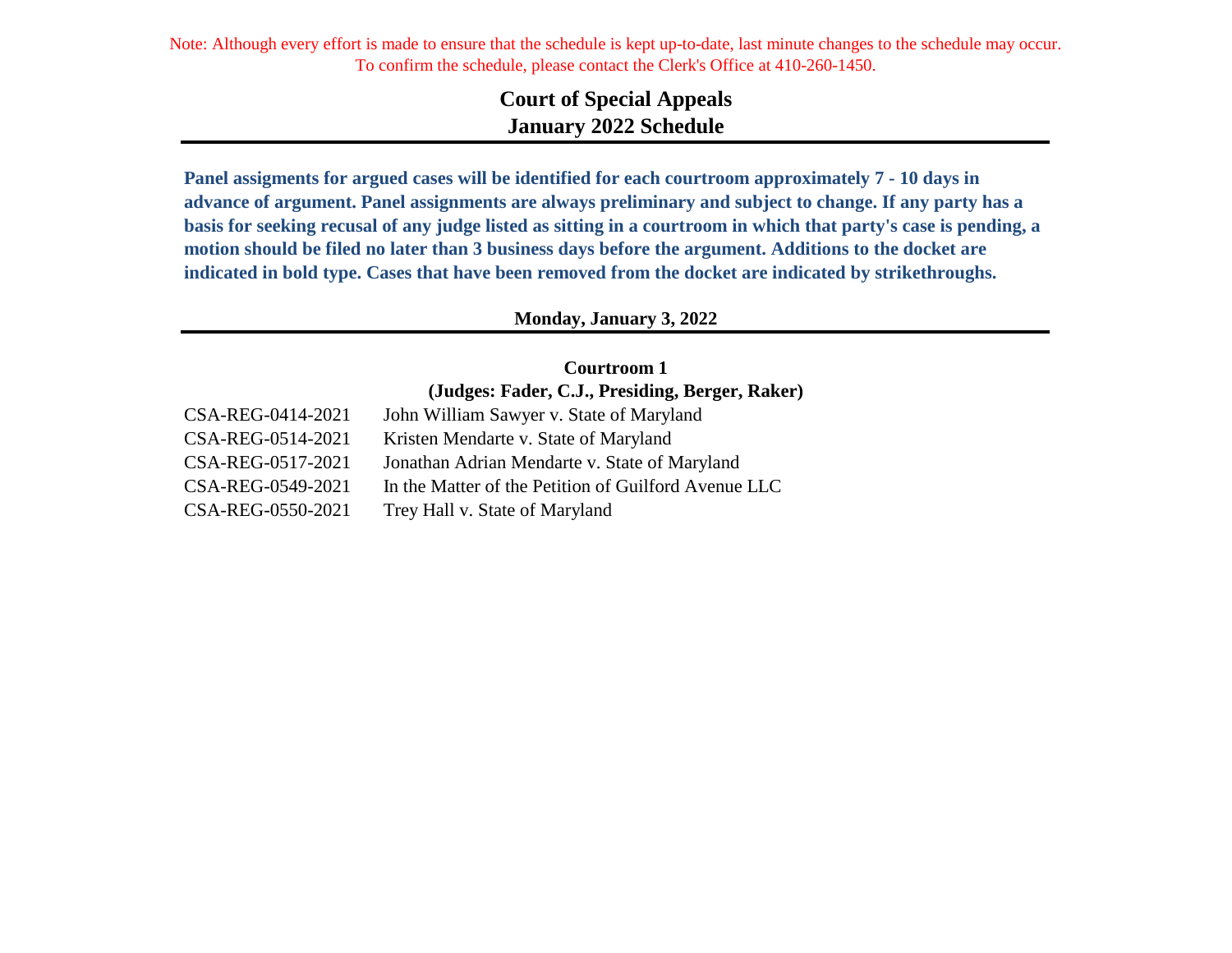**Tuesday, January 4, 2022**

**(Judges: Graeff, Presiding, Arthur, James Eyler) Courtroom 1**

CSA-REG-0302-2021 GPL Enterprise LLC v. Lloyds of London, et al CSA-REG-0972-2021 State of Maryland v. Kason Lee CSA-REG-1366-2020 Majdi Shomali v. Eniware LLC, et al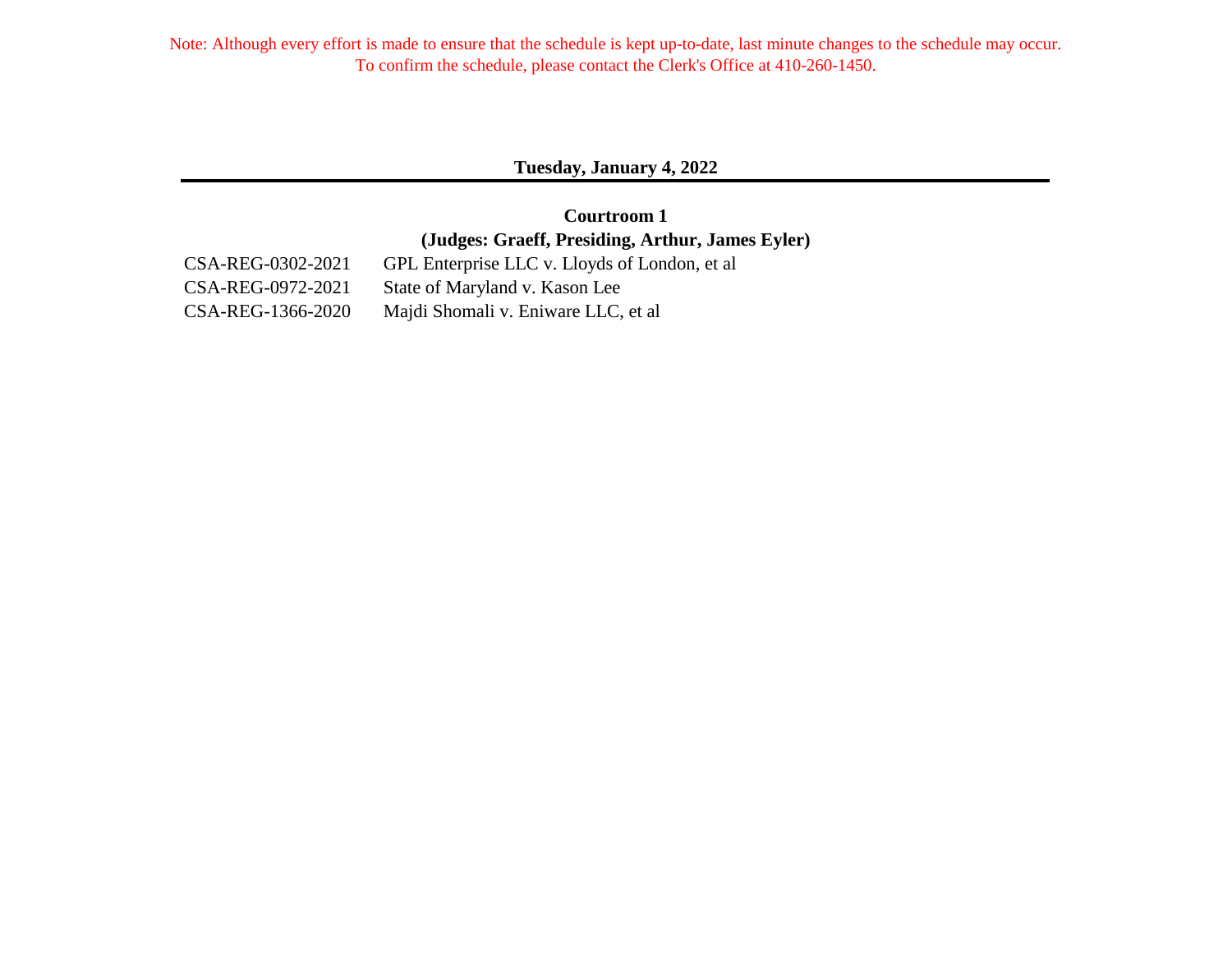## **Wednesday, January 5, 2022**

## **Courtroom 1 (Judges: Beachley, Presiding, Wells, Adkins)**

| CSA-REG-0151-2021 | William R Walker, et al v. Charlotte Walker                         |
|-------------------|---------------------------------------------------------------------|
| CSA-REG-0199-2021 | In the Matter of Tracey M Ingram                                    |
| CSA-REG-0204-2021 | Tracey Lenhardt McQuaid v. Steve Iverson, et al.                    |
| CSA-REG-0258-2021 | Jimmy Traettino, et al v. Angela Traettino                          |
| CSA-REG-0472-2021 | In the Matter of Concerned Citizens of PG County District 4, et al. |
| CSA-REG-0669-2021 | In Re: R.P.                                                         |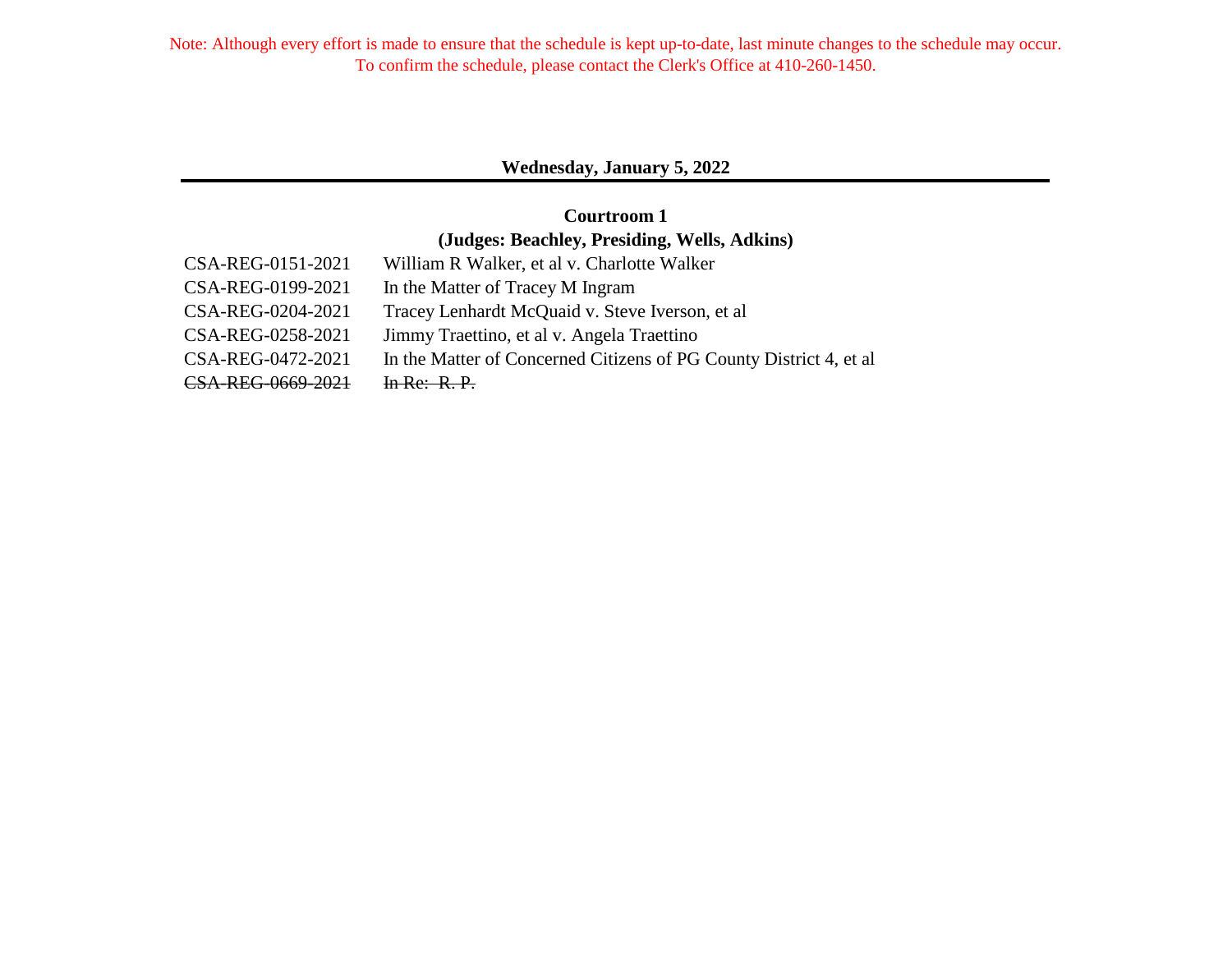#### **Thursday, January 6, 2022**

## **Courtroom 1 (Judges: Leahy, Presiding, Nazarian, Harrell)**

CSA-REG-0116-2021 Roundtable Wellness LLC v. Natalie M Laprade Maryland Medical Cannabis Commission CSA-REG-0275-2021 Miranda S Kadish v. Craig M Kadish CSA-REG-0552-2021 Adrian Francis Lewis v. State of Maryland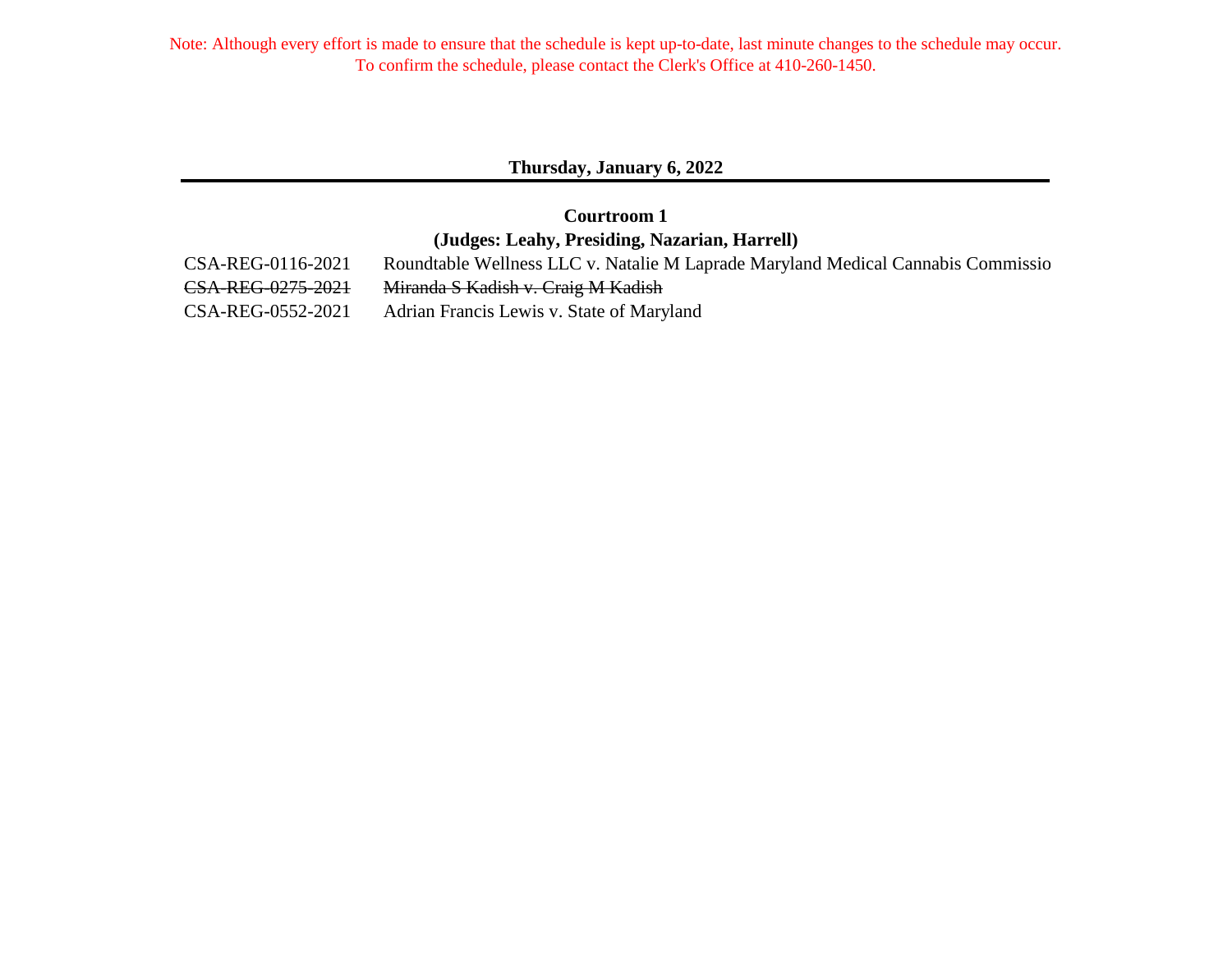## **Friday, January 7, 2022**

## **Courtroom 1 (Judges: Reed, Presiding, Berger, Shaw Geter)**

| CSA-REG-0262-2021 | In the Matter of John M Homick, et al.                                   |
|-------------------|--------------------------------------------------------------------------|
| CSA-REG-0264-2021 | David Antonio Hooker, et al v. Autumn Hills Homeowners Association, Inc. |
| CSA-REG-0563-2021 | Comptroller of the Treasury v. Leadville Insurance Company               |
| CSA-REG-0564-2021 | Masharne Nixon, Jr. v. Amanda Nixon                                      |
| CSA-REG-0565-2021 | Anne Arundel County, et al v. National Waste Managers, Inc.              |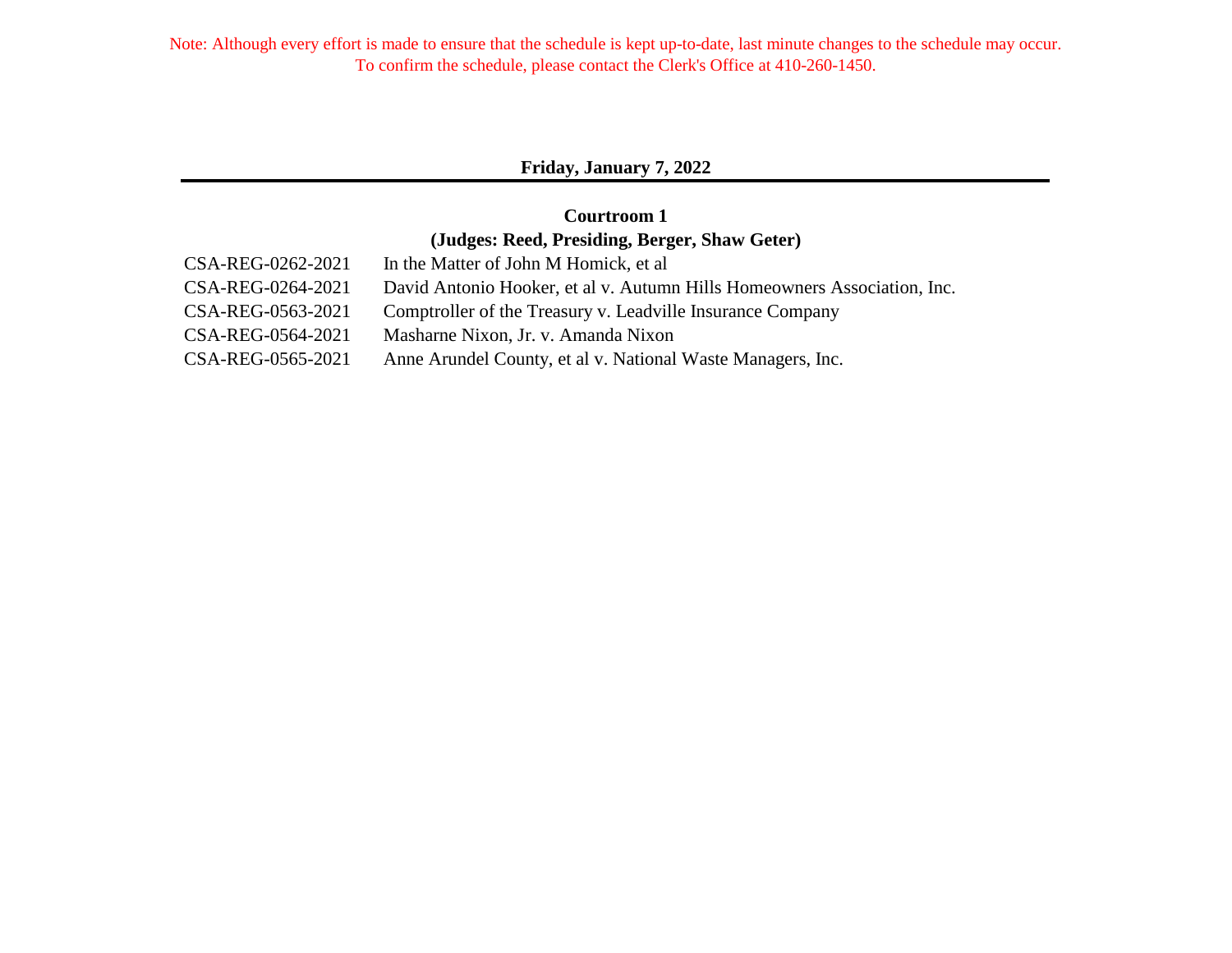#### **Monday, January 10, 2022**

## **Courtroom 1 (Judges: Fader, C.J., Presiding, Arthur, Battaglia)**

| CSA-REG-0185-2021 | In the Matter of Emanuel Nwaeke                            |
|-------------------|------------------------------------------------------------|
| CSA-REG-0235-2021 | Roxbury View, LLC, et al v. Edward T McCauley, III, et al. |
| CSA-REG-0579-2020 | Jared Ross v. Jennifer Ross                                |
| CSA-REG-0944-2020 | Jared Ross v. Jennifer Ross                                |
| CSA-REG-1473-2019 | Jared Ross v. Jennifer Ross                                |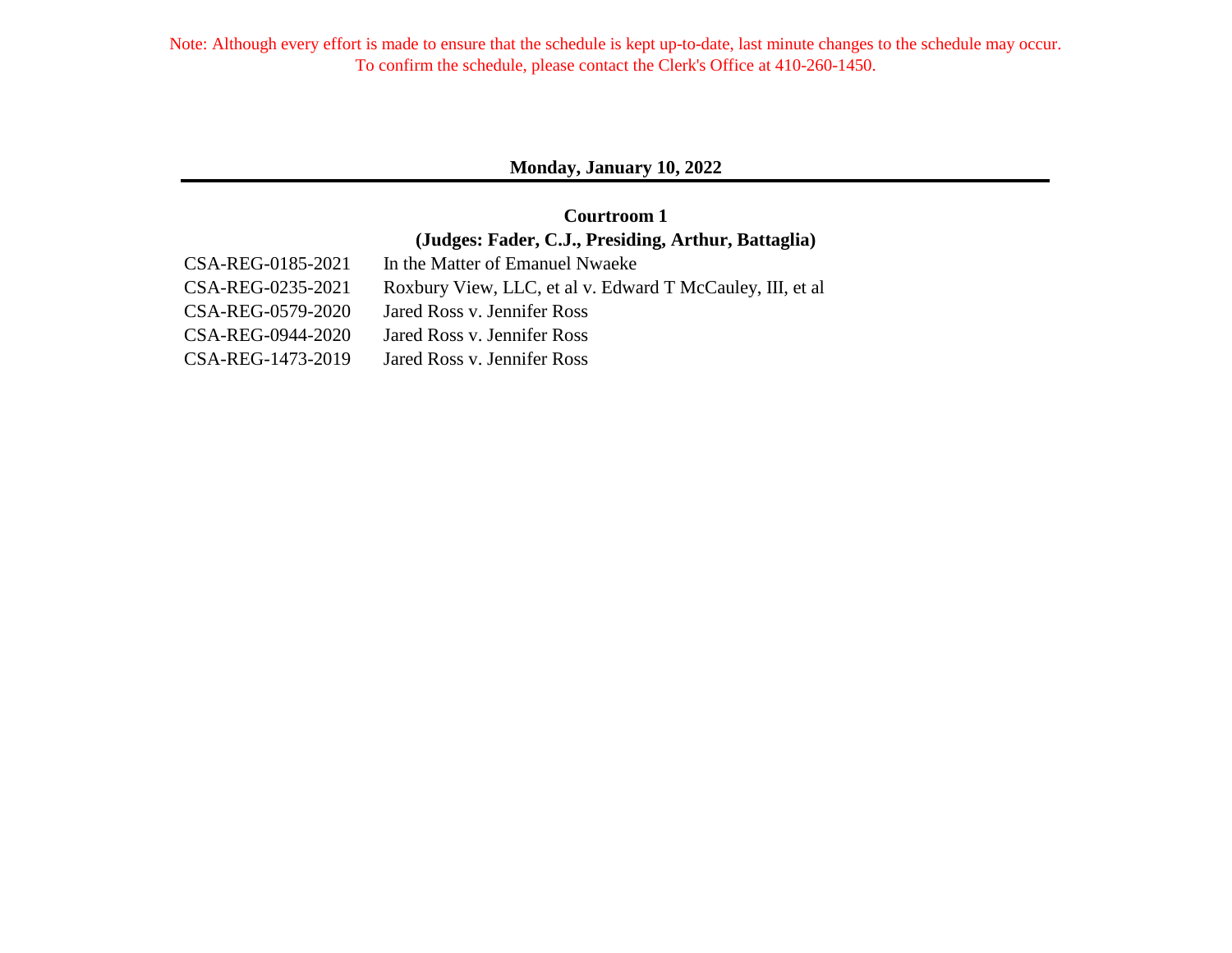#### **Tuesday, January 11, 2022**

## **Courtroom 1 (Judges: Friedman, Presiding, Graeff, Deborah Eyler)**

| CSA-REG-0186-2021 | Deborah Marie Pattison v. Todd Alan      |
|-------------------|------------------------------------------|
| CSA-REG-0290-2021 | Town of Elkton v. Tortilla Werks, Inc.   |
| CSA-REG-0314-2021 | In the Matter of Jerome Gerstein, et al. |
| CSA-REG-0735-2021 | Tomeka Johnson v. Horatio W Nunn         |

CSA-REG-0186-2021 Deborah Marie Pattison v. Todd Alan Pattison CSA-REG-0290-2021 Town of Elkton v. Tortilla Werks, Inc. CSA-REG-0314-2021 In the Matter of Jerome Gerstein, et al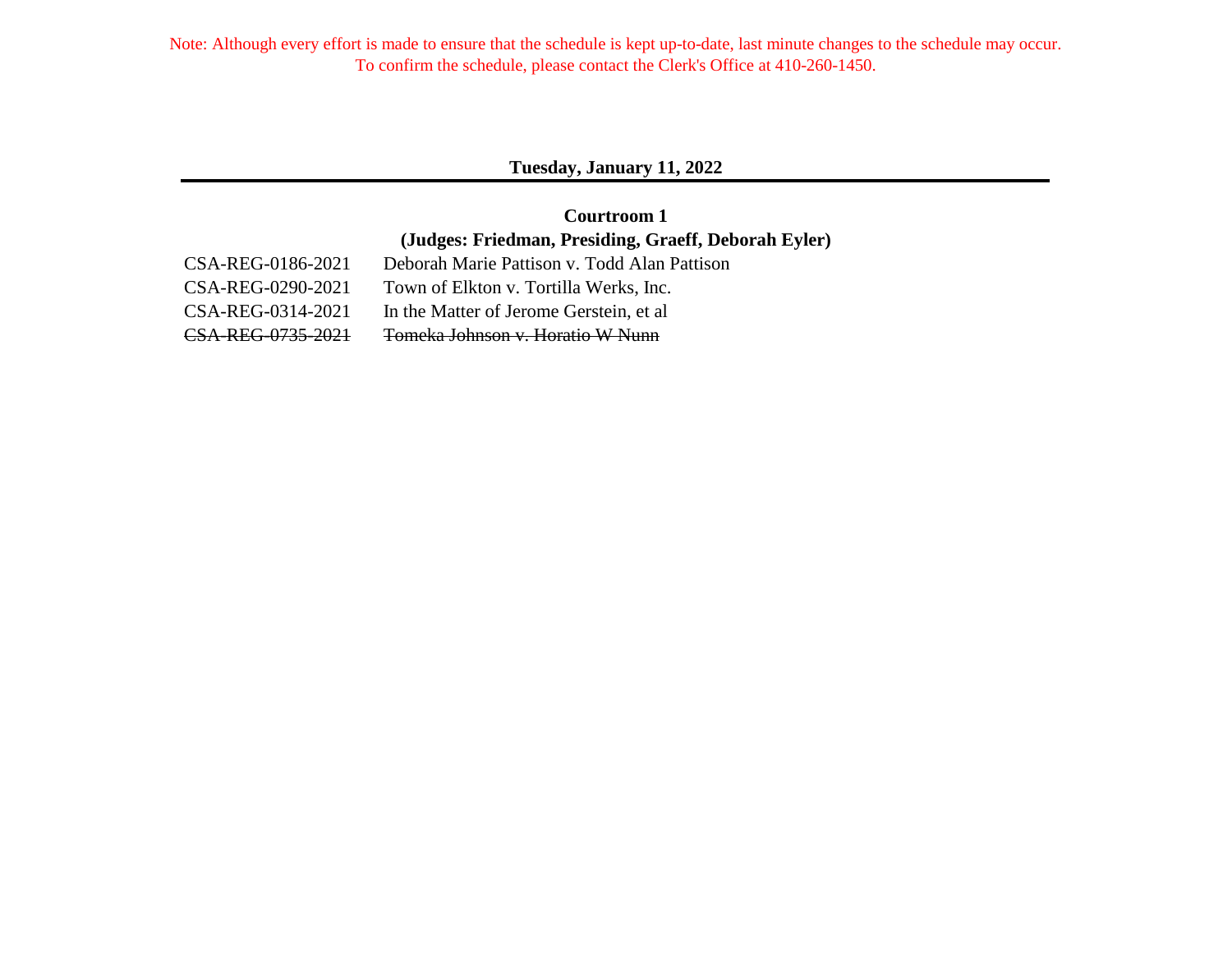#### **Wednesday, January 12, 2022**

## **Courtroom 1 (Judges: Kehoe, Presiding, Leahy, Woodward)**

| CSA-REG-0223-2021 | Leon H Haughton v. William Katcef, et al                               |
|-------------------|------------------------------------------------------------------------|
| CSA-REG-0255-2021 | County Council of Prince George's County v. Robin Dale Land LLC, et al |
| CSA-REG-0466-2021 | A+ Government Solutions LLC, et al v. Comptroller of Maryland          |
| CSA-REG-1424-2020 | Timothy Dwan Jarvis v. State of Maryland                               |

## **Courtroom 2**

#### **(Judges: Ripken, Presiding, Zic, Wright)**

| CSA-REG-0309-2021 | Mamadu Sall v. State of Maryland           |
|-------------------|--------------------------------------------|
| CSA-REG-0225-2021 | Daniel C Perpignan v. Lavetta Benemon      |
| CSA-REG-0406-2021 | Diana Gary v. Alisa Bishop, et al          |
| CSA-REG-0434-2021 | Frank W. Manning, Jr. v. State of Maryland |
| CSA-REG-0506-2021 | Frank W. Manning, Jr. v. State of Maryland |
| CSA-REG-1091-2020 | Belor Mbemba v. State of Maryland          |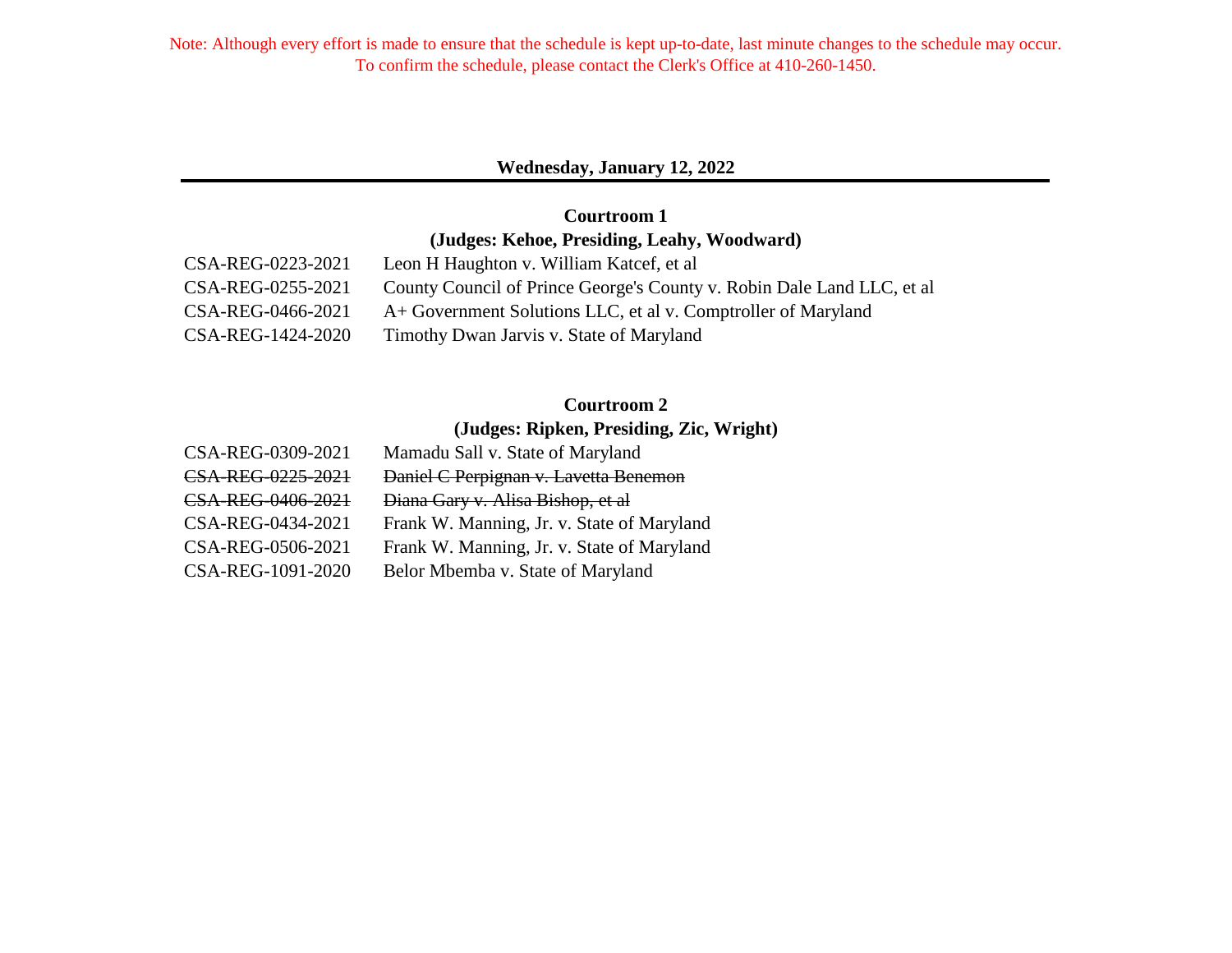#### **The following cases are submitted on the briefs**

| CSA-REG-0195-2020 | Jeffrey M Cahall, et al v. Tyler Donegan Duncan Real Estate Services Inc, et al |
|-------------------|---------------------------------------------------------------------------------|
| CSA-REG-0216-2021 | Marly Teixeira v. Garry Teixeira                                                |
| CSA-REG-0450-2020 | Jacqueline Pieterse v. Tyler Donegan Duncan Real Estate Services Inc            |
| CSA-REG-0831-2021 | LaKisha Davis-Small v. David H Small, Jr.                                       |
| CSA-REG-1073-2020 | Ingrid Kohlstadt v. Ellis Richman                                               |
| CSA-REG-0579-2021 | Ronald Jean-Baptiste v. Marie Marthe Jean-Baptiste                              |
| CSA-REG-0583-2021 | Kevin Wages v. State of Maryland                                                |
| CSA-REG-0761-2020 | Matthew Biser, Jr. v. State of Maryland                                         |
| CSA-REG-0769-2020 | Matthew Biser, Jr. v. State of Maryland                                         |
| CSA-REG-0291-2021 | Iris McClain v. Law Office of Christman & Fascetta LLC, et al                   |
| CSA-REG-0386-2021 | Catherine M. Pomroy, et al v. Indian Acres Club of Chesapeake Bay, Inc.         |
| CSA-REG-0144-2021 | In Re: $S. H.$                                                                  |
| CSA-REG-0316-2021 | Siamak Paydar v. State of Maryland                                              |
| CSA-REG-0958-2020 | Michelle Quarles, et al v. Kristine D. Brown, et al                             |
| CSA-REG-0606-2020 | Barry Lofton v. State of Maryland                                               |
| CSA-REG-0787-2021 | Vanessa Harrison v. Craig Neiswagner                                            |
| CSA-REG-0050-2021 | Gunfeld Coal Company v. Julius O. Carey, et al                                  |
| CSA-REG-0352-2021 | Chander Kant, et al v. Wells Fargo Bank National Association                    |
| CSA-REG-0815-2020 | In the Matter of Sylvia Sheath                                                  |
| CSA-REG-1632-2019 | Estate of Tyrenka Dorsey v. Kaplan Higher Education Corp                        |
| CSA-REG-0187-2021 | James T Walker v. Centre Insurance Company                                      |
| CSA-REG-0296-2021 | Michael Vanison v. State of Maryland                                            |
| CSA-REG-0871-2021 | Lindsey Huff v. Matthew Huff                                                    |
| CSA-REG-1354-2020 | Carrie M. Ward, et al v. Kalena P. McCrae                                       |
| CSA-REG-1490-2020 | Amanda Bosknet v. The Belvedere Council of Unit Owners, et al                   |
| CSA-REG-0560-2021 | In the Matter of S. M.                                                          |
| CSA-REG-0561-2021 | Grady Management INC, et al v. Rediet Birru, et al                              |
| CSA-REG-0634-2021 | In the Matter of B. M.                                                          |
| CSA-REG-0651-2021 | Olusoga Olumide Olopade v. State of Maryland                                    |
| CSA-REG-0850-2021 | Monique Keisha Thomas v. State of Maryland                                      |
| CSA-REG-0851-2021 | Monique Keisha Thomas v. State of Maryland                                      |
|                   |                                                                                 |